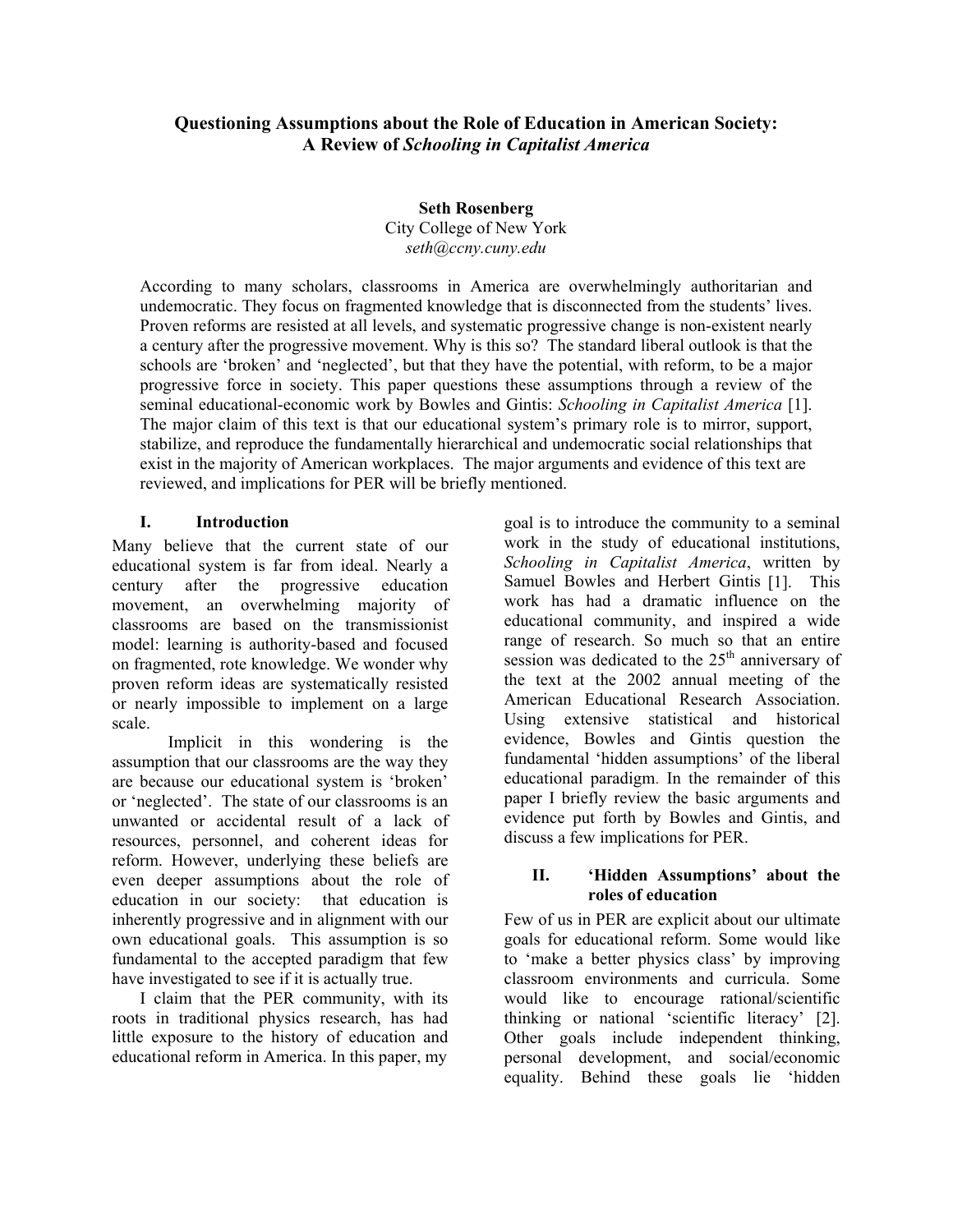assumptions' about the role of education in our society. From the history of progressive education, Bowles and Gintis distill out three major roles that are assumed.

*Integrative Function:* To prepare children for their roles as adults in society, to provide them with the skills necessary to survive and work, and to socialize them so that they can work within the standardized norms and social relationships.

*Egalitarian Function:* To provide every child with an equal opportunity to excel, so that those who do will be able to use their education to their advantage. Those in lower social positions will be able to improve their lives, and education may mitigate the inequality between rich and poor.

*Developmental Function:* To provide opportunities for every child to explore their potential and interests, to help them develop into a fully independent and realized individual.

I claim that the smaller scale goals that I briefly discussed for the PER community are subsumed under and assume these roles for education in our society.

# **III. Questioning Assumptions: The Meritocratic Myth**

Given the state of our educational system, and the growing inequality in our society, Bowles and Gintis point out that there is a tension between the three roles of education, with the integrative role dominating the other two. Why do we not question the compatibility of these roles? The answer lies in yet another set of hidden assumptions in the dominant outlook of our society that many, including Bowles and Gintis refer to as the *Meritocratic Ideology*. (Bowles and Gintis explore this ideology without agreeing with it.)

 The Meritocratic Ideology begins with the assumption that the modern economy requires a highly hierarchical workplace, where technical skills and abilities determine one's place in the hierarchy. Those with more skills and higher cognitive ability are more able and productive, and thus scale the hierarchy so that they can aptly direct production. These individuals are rewarded accordingly for their

increased productivity. According to the Meritocratic Ideology, the primary place for the development of these cognitive skills and abilities is the educational system: each year of education leads to higher cognitive development. Our educational system evaluates students based on their cognitive progress and tracks them accordingly, so that each will be prepared for placement in a role suitable for her abilities.

Unfortunately, Bowles and Gintis show that the meritocratic ideology does not hold up to empirical scrutiny. First, in their recent '*Schooling in Capitalist America* revisited,' [3] Bowles and Gintis show that social mobility in America is almost completely a myth. By focusing on intergenerational wealth mobility, they show that the meritocracy cannot be an effective mechanism for social mobility because that mobility hardly exists. Second, Bowles and Gintis show that the mechanism by which more education leads to more income is not primarily cognitive in nature. They agree that there is a correlation between education and income level. They argue that if the correlation is due to an increased cognitive level that comes from more schooling, then if we look at a sample of the population in which all the individuals have the same cognitive level (as measured by accepted tests), the correlation between more education and higher income should vanish, or at least diminish greatly. However, when they look at people of the same cognitive ability, the correlation between education and income is nearly unchanged [4]. Rogers [5] provides data that question the tracking and educational placement at the core of the meritocratic ideology by showing that those at a wide range of cognitive levels gain the same economic benefit from higher education. If so, then why do we track and test students? Finally, Bowles and Gintis [6] 'cast doubt' on the assumption that cognitive ability is becoming an increasingly important factor for determining incomes in the technologically advancing workplace.

 If the Meritocratic Ideology isn't supported by actual data, then why is it so pervasive?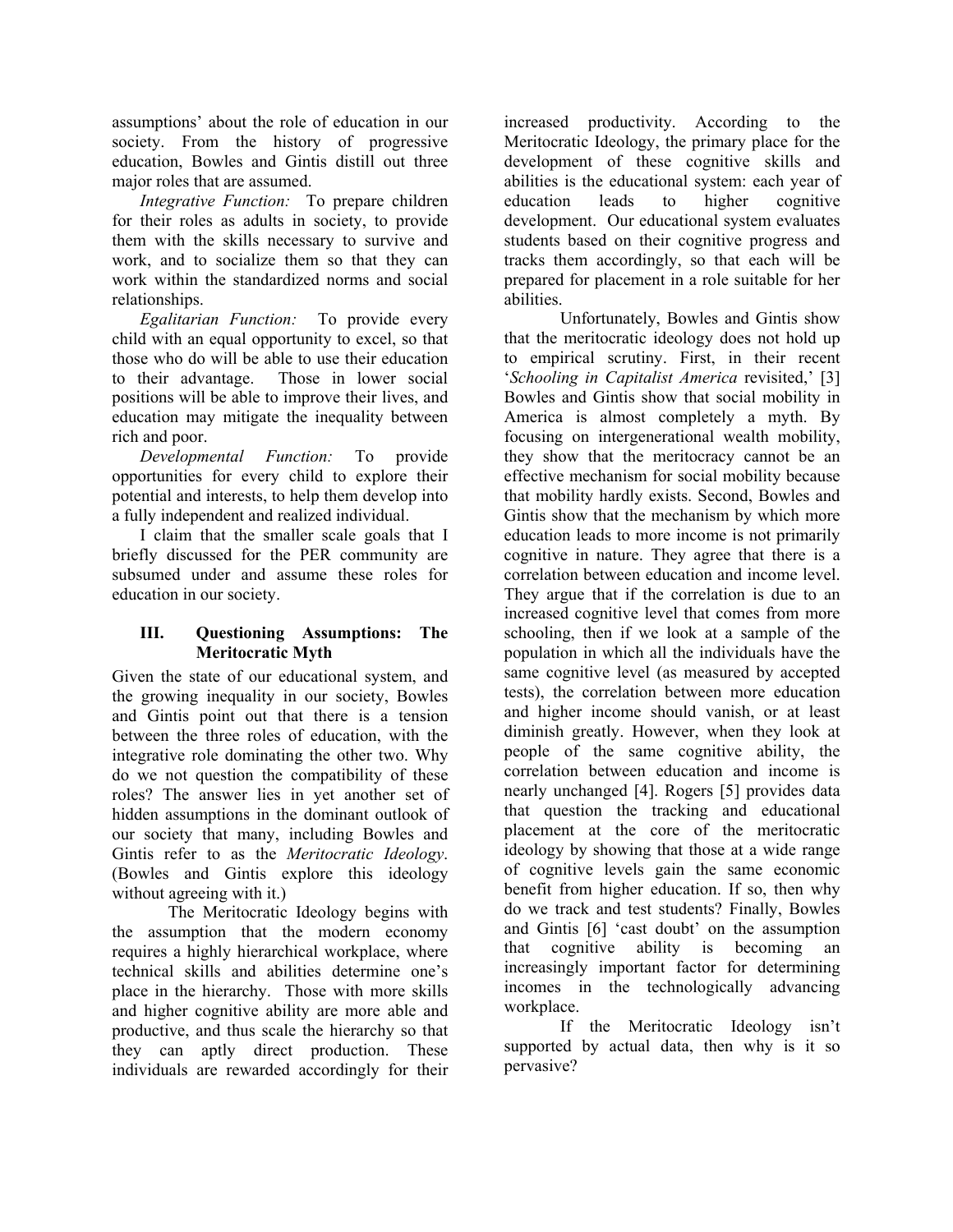# **IV. The Correspondence Principle**

Bowles and Gintis argue that the Meritocratic Ideology does not explain the role of education in American society: the cognitive skills developed in schools are not the primary mechanism for determining income at work. If this is the case, then what role do schools actually play? The problem lies in the assumption that the role of schools is primarily cognitive. In addition to schoolwork, the students 'learn' a great deal from the pervasive social relations that exist between the students and teachers, the teachers and administrators, the students themselves, and the students and their work. Bowles and Gintis claim that the 'learning' of social relationships is much more central to the role of schools than the cognitive work.

 The major claim of *Schooling in Capitalist America* is that the primary role of education in American society involves a correspondence between the fundamental social relationships that exist in American schools and workplaces. Therefore before we go any further, we must discuss the state of the workplace for the majority of workers in America. This includes factories, banks, retail stores, telemarketing offices, and fast food restaurants: a world of uniforms and time clocks. The American workplace has been shaped by the 'scientific management' of 'Taylorism' [7]. Workers are part of a rigid hierarchy, and are expected to do what they are told. They play little or no role in deciding how their workplace is organized, or how work gets done. They accomplish fragmented (divided) tasks that are of little meaning to them, since someone else profits from their labor. Thus, unlike the political sphere of American society, the economic sphere is fundamentally nonparticipatory and undemocratic.

Simple observation allows one to see that there exists a significant correspondence between the social relations dominant in the American school system and those common in American workplaces. Both exhibit unequal, hierarchical, and authority-based environments. This is the starting point for the major argument of *Schooling in Capitalist America*, which

Bowles and Gintis refer to as the *Correspondence Principle*. This principle states that the educational system, like all major institutions in our society, evolves to mirror, support and reproduce the basic hierarchical and authoritarian social relationships that are fundamental to the capitalist workplace and necessary for profit.

Our schools are fundamentally oppressive and authoritarian not because they are 'broken' or 'neglected', but because they are successfully playing their primary role in society. Thus, the educational system is part of how our society evolved to stabilize itself in spite of highly unequal wealth distribution and rampant exploitation. Just as they did in feudal societies, individuals participate in oppressive and unequal socioeconomic relationships not primarily out of fear, but because they view these relationships as normal and appropriate. In our society, education is one of the primary mechanisms to create these feelings of normalcy.

Here are some of the specific aspects of the correspondence principle:

*Legitimization:* Repeated contacts with the educational system, which seems impersonal and based on reliable criteria, convinces students (and their parents) that they are ending up in an appropriate place in society based on their skills and abilities. Thus, people accept their position in life: they become resigned to it, maybe even considering it appropriate or fair.

*Acclimatization:* The social relationships in the schools encourage certain traits, appropriate to one's expected economic position, while discouraging others. Thus, certain relationships are considered normal and appropriate. Subordination to authority is a dominant trait enforced for most students.

*Stratification:* Students from different class backgrounds, races, ethnicities, and genders are overwhelmingly exposed to different environments and social relationships and thus are tracked and prepared for different positions in the hierarchy. Different experiences and successes lead each student to see her place as appropriate.